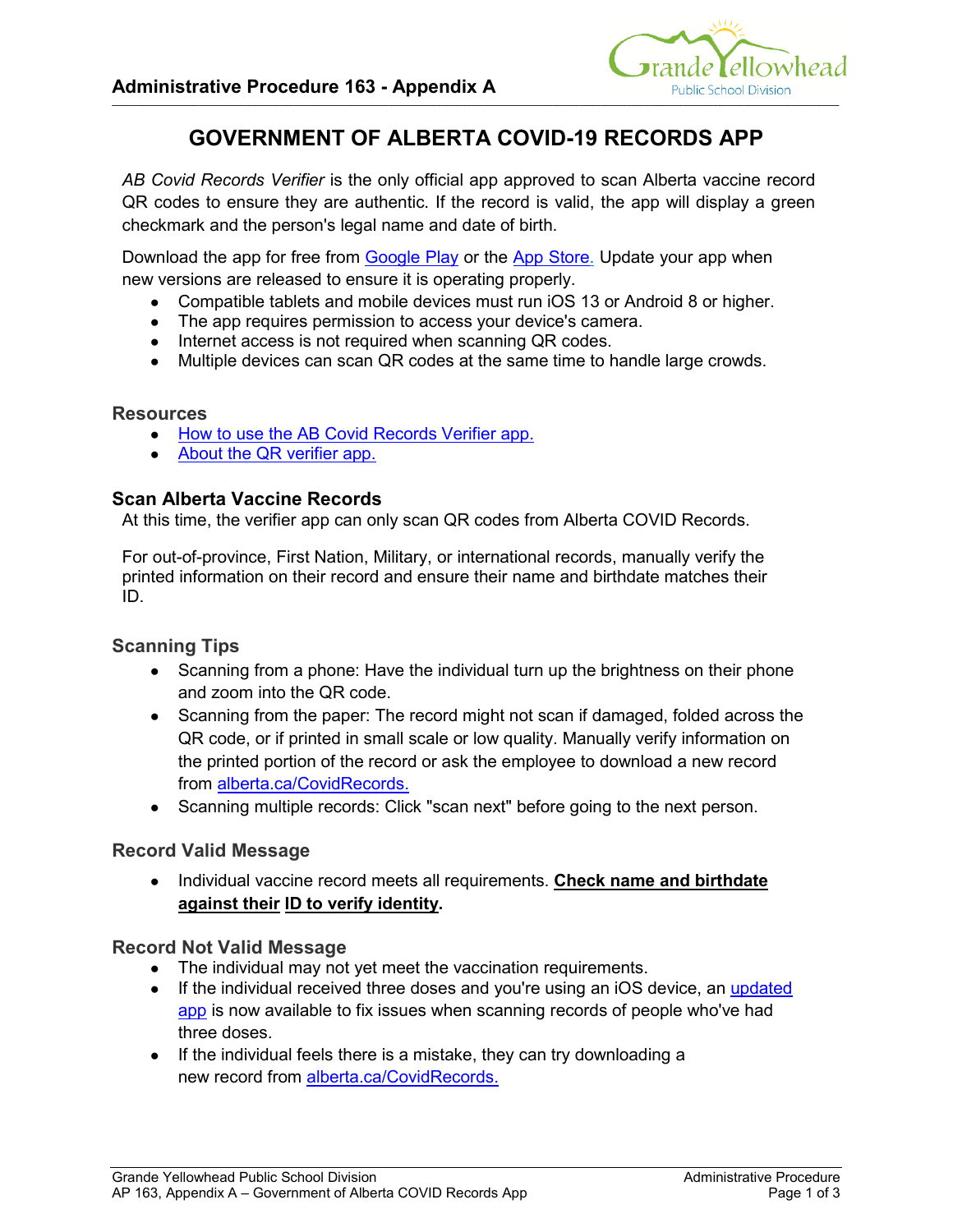An individual must be denied entry if they are not able to show proof of vaccination, a negative COVID-19 test taken within the previous 72 hours, or a medical exemption.



# **Verify Identity**

- Schools must verify the identity of individuals 18 and older by ensuring the name and birthdate on their proof of vaccination record matches their ID to allow entry.
- Examples of accepted personal identification include (photo ID not required):
	- birth certificate
		- citizenship card
		- driver's license
		- government-issued employee identification card
		- health care card
		- Métis card, Treaty card or Inuit status card
		- passport
		- permanent resident card
- If the individual's name or birthdate is incorrect, they must correct it using the steps listed in the help section above.

### **Protect Privacy**

**Verifier app**

- The verifier app only scans the information contained in the QR code (name, birthdate, vaccination status), it does not have access to any other personal or health information.
- No data, personal information, or analytics will be collected or stored in the app or on the device used to scan QR codes. Read the full privacy statement.

### **Saving records for re-entry**

• Contractors and employers should obtain legal advice if they wish to save